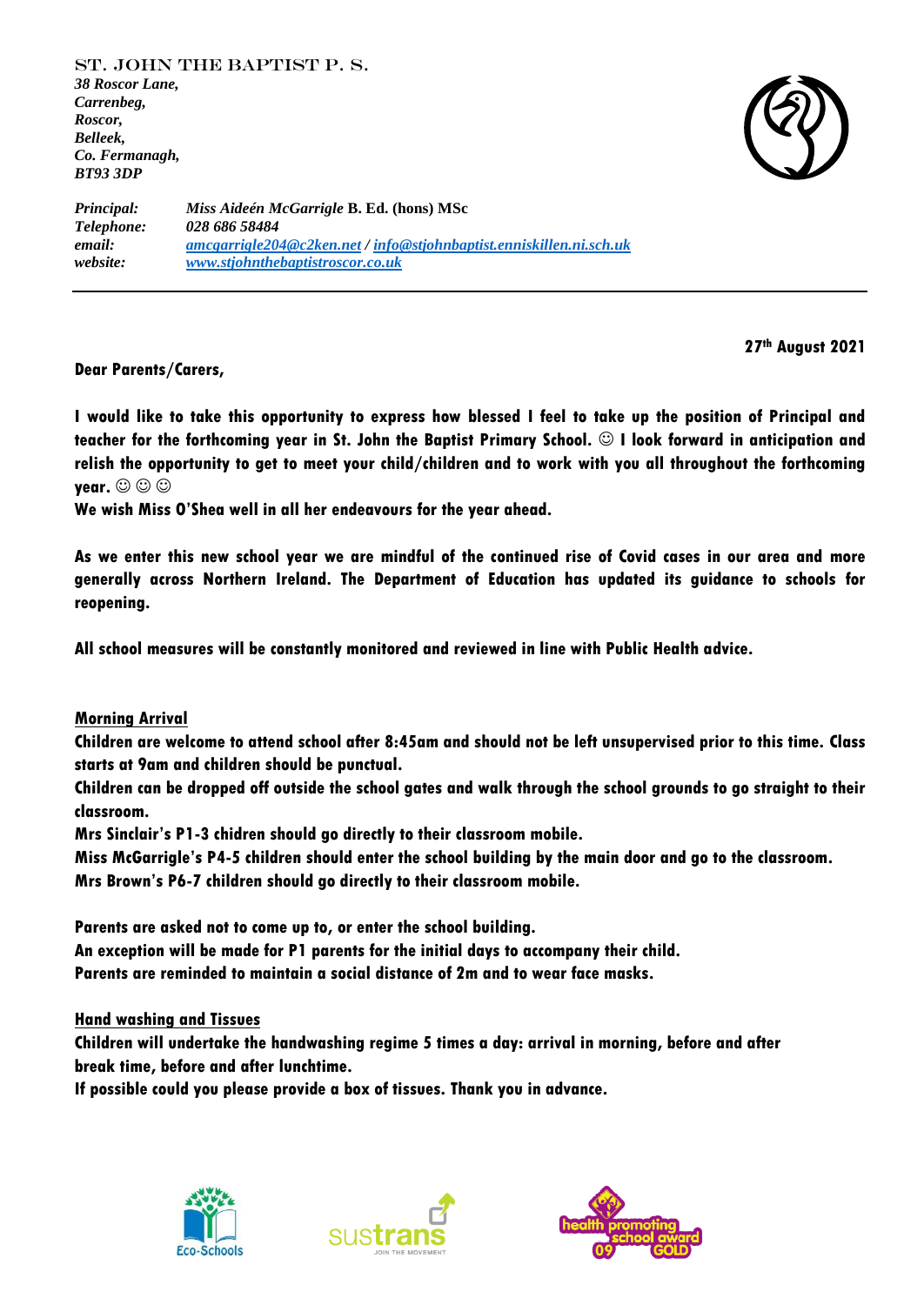

*Principal: Miss Aideén McGarrigle* **B. Ed. (hons) MSc**  *Telephone: 028 686 58484 email: [amcgarrigle204@c2ken.net](mailto:amcgarrigle204@c2ken.net) / [info@stjohnbaptist.enniskillen.ni.sch.uk](mailto:info@stjohnbaptist.enniskillen.ni.sch.uk) website: [www.stjohnthebaptistroscor.co.uk](http://www.stjohnthebaptistroscor.co.uk/)*

### **End of school day times**

| P1                                | 12:30pm (settling in policy) |
|-----------------------------------|------------------------------|
| P <sub>2</sub> and P <sub>3</sub> | 2pm                          |
| P4 and P5                         | $2:45$ pm                    |
| P6 and P7                         | $2:45$ pm                    |

**Teachers will bring children to the exit point.**

**Adults are reminded of social distancing and wearing masks. Parents are not permitted to enter the school to collect children.**

### **Travelling Home Arrangements / Absenteeism**

**Please can any changes to travel home arrangements be notified in writing or by phone call to the school office.**

## **Dinners / Lunches**

**I would like to emphasise the importance of healthy breaks and lunches. Crisps, chocolate and fizzy drinks are not considered healthy options.**

**School dinner prices remains at £2.60 per day from September 1st. Milk will commence Wednesday 1st September. Please advise if your child wishes to take milk this year if you haven't already done so. Please can outstanding milk money arrears be paid in full.** 

**School Dinner: September £57.20, Weekly £13.00 (per child), Daily £2.60 (per child)**

**Milk: September: £4.40 Year £36.20 (per child)**

**School Funds: Per family £25**

**It has not yet been possible to implement cashless payment procedures for school meals or other school activities. If you are sending cash to school with your child, we would ask you to place it in an envelope or wrapping which is labelled clearly showing the child's name and class and what the payment is for. We ask that the exact amount is sent in. Change will not be given. This may reduce the potential spread of the virus. Dinners must be paid for the week and must be paid on a Monday.**

**Money will be handed up at register time. Please tell your child if you have money for them to hand in.**

**Please note, packs of money envelopes are available from the office at £1 per bundle.**

**Please contact Cathy and some can be sent home for your use.**





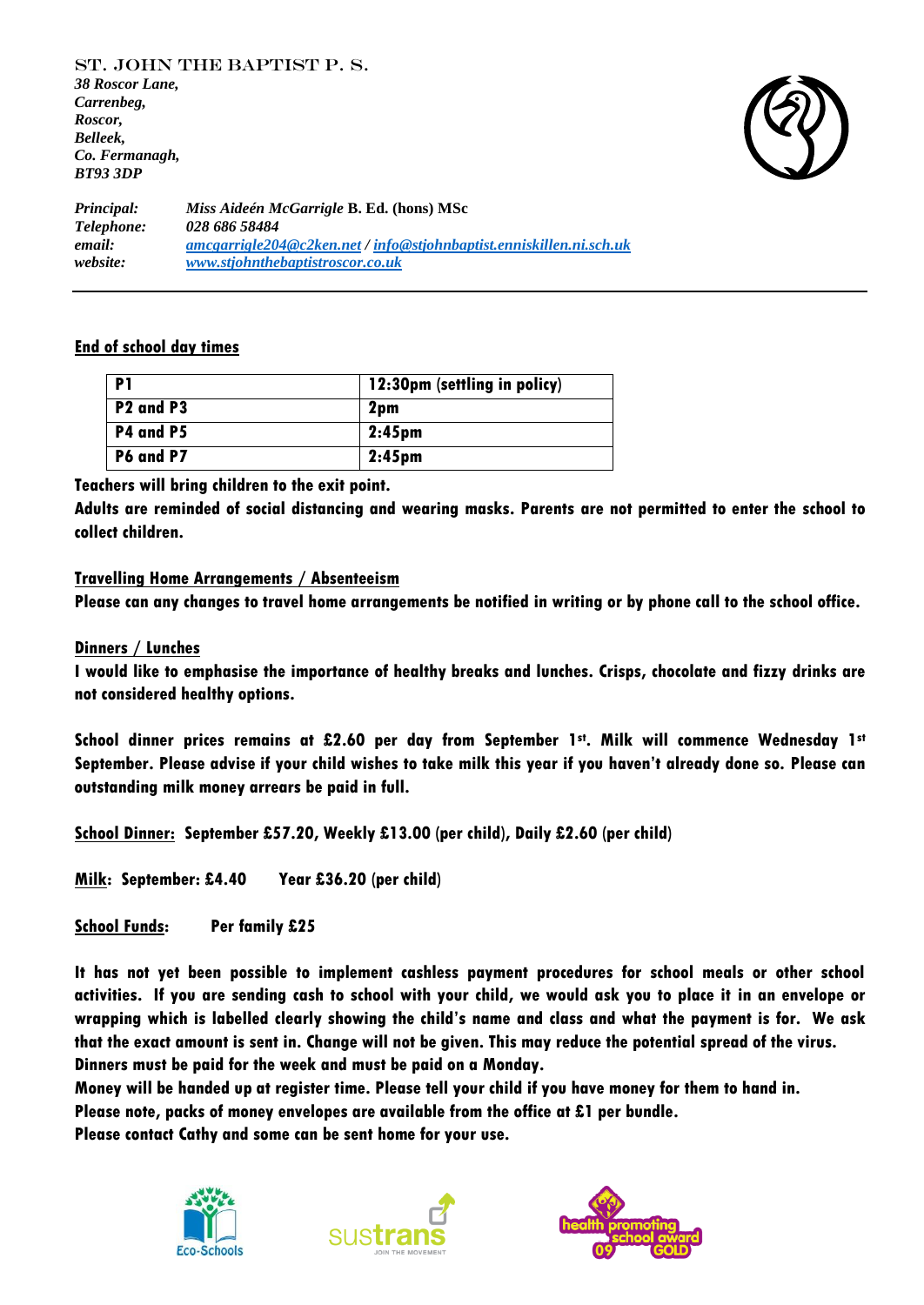

*Principal: Miss Aideén McGarrigle* **B. Ed. (hons) MSc**  *Telephone: 028 686 58484 email: [amcgarrigle204@c2ken.net](mailto:amcgarrigle204@c2ken.net) / [info@stjohnbaptist.enniskillen.ni.sch.uk](mailto:info@stjohnbaptist.enniskillen.ni.sch.uk) website: [www.stjohnthebaptistroscor.co.uk](http://www.stjohnthebaptistroscor.co.uk/)*

# **Covid – 19 Symptoms**

**If your child is experiencing the following symptoms, they must remain at home:**

- **A new and persistent cough**
- **Raised temperature**
- **A loss or change in taste / smell**

**From our experiences, other symptoms not related to Covid have emerged. In all cases if a child is feeling unwell we will make a call for a parent / carer to take them home immediately. We will advise you to book a Covid test and to let the school know the outcome of the test.**

**If a child tests positive while at school, parents should collect the child and any siblings immediately. If waiting on a PCR test result, a child should not come to school.**

# **Positive cases and close contacts**

**If a child tests positive while in class, all children in the class will be sent home. Parents will be advised to book a PCR test. If a negative result comes back, children may return to school immediately. If a positive result is confirmed, children must self-isolate for a ten day period beginning from the onset of symptoms.**

**From 16th August, those who have had both doses of a Covid vaccine and who are in close contact with a positive case do not need to self-isolate unless symptoms appear. Please see PHA website for detailed information.**

### **PE and Well-being**

**We will spend time settling children back into school and in forming friendships within classes. All staff members are aware and sensitive that the return to school may be difficult for some. We will provide support and reassurance to every child as they return to class. The Department of Education has recommended that children have 2 hours of PE per week. We will advise what days PE will take place in due course so as children know to wear their PE uniform.**

### **Teaching and Learning**

**For the first few days, teachers will be finding a new baseline for where children are in their learning. It is from that point they will be able to identify and build new learning in order for all children to attain, progress and succeed. The focus for learning will concentrate on the following areas:**

**Learning through Play based activity**

**Literacy - Talking and Listening, Reading, Writing, Phonics**

**Maths - Number and Number bonds**

**PE**





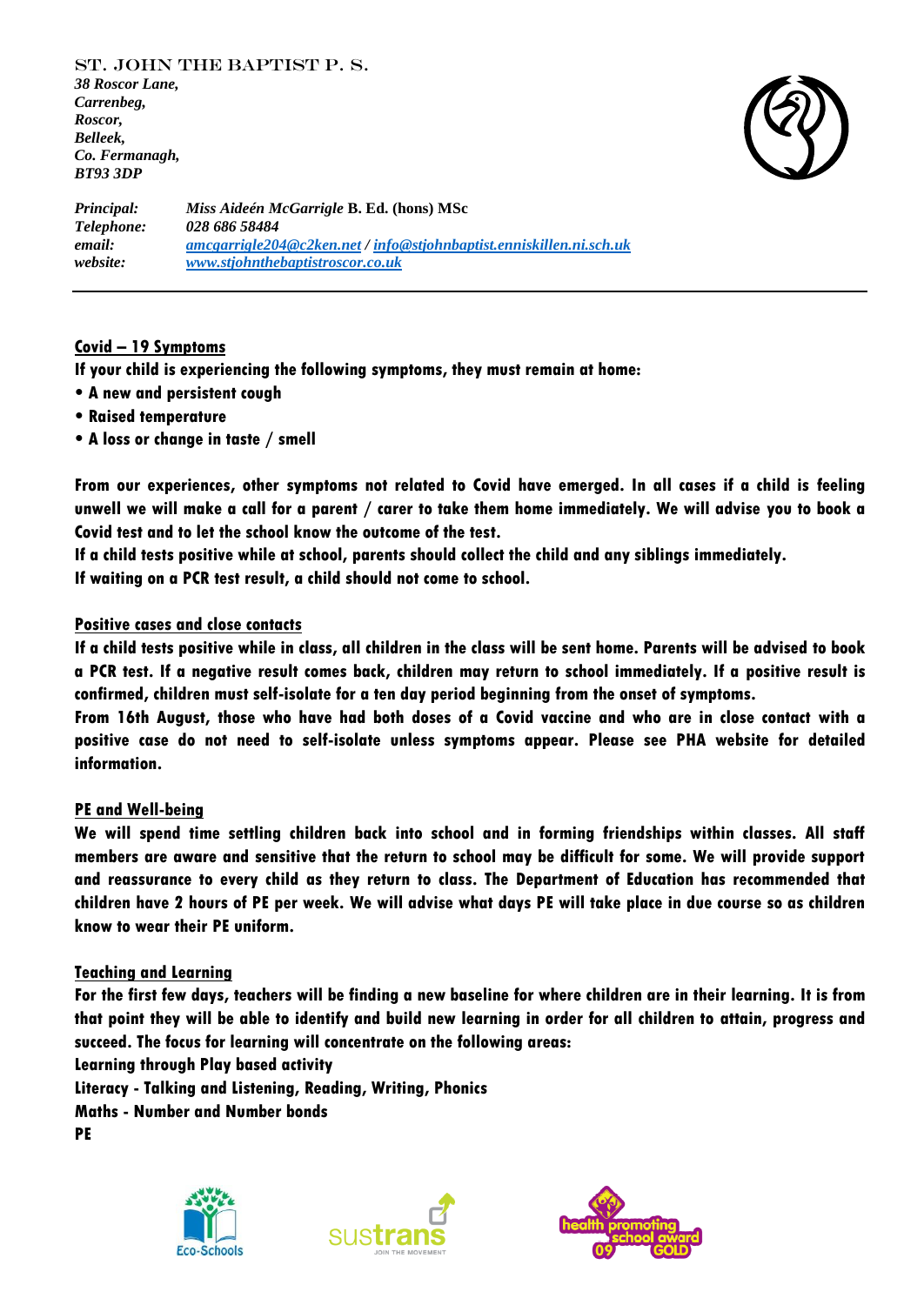

*Principal: Miss Aideén McGarrigle* **B. Ed. (hons) MSc**  *Telephone: 028 686 58484 email: [amcgarrigle204@c2ken.net](mailto:amcgarrigle204@c2ken.net) / [info@stjohnbaptist.enniskillen.ni.sch.uk](mailto:info@stjohnbaptist.enniskillen.ni.sch.uk) website: [www.stjohnthebaptistroscor.co.uk](http://www.stjohnthebaptistroscor.co.uk/)*

**We are available by telephone and email should you have any worries or want to talk to a teacher. Teachers will not be available during the teaching day but can follow up with a call at the end of the school day.**

**Parents are reminded that children must not bring in anything from home, except their water bottle labelled with their name for their classroom and their lunchbox.**

# **Homework and Home-School Communication**

**Each teacher will advise accordingly in relation to school homework in due course. School homework will commence on Monday 6th September. We will be setting up new class groupings on the Seesaw app, previous classes will be archived, children and family members will receive new login details.** 

### **Public Health Agency**

**All measures to combat Covid-19 will remain in place. In the case of any close contacts or confirmed cases we will act in accordance with procedures from the Public Health Agency to minimise potential spread.**

**If your child feels unwell they must remain at home. If they display flu-like symptoms at school, a call will be made to take them home.**

**As stated at the beginning, measures will be monitored and reviewed. We continue to take a cautious approach and ask that parents / carers support us as we aim to provide a stable learning environment for all children. There may be bumps in the road ahead so we ask for your co-operation and patience.** 

#### **Other Information**

**In the post you will receive some information sheets on dinners and milk monies for the year, a new dinner menu, holiday listings and Seesaw.**

- **Data Collection – Please check email and telephone numbers sign and return (per child)**
- **Text Consent – sign and return (per family)**
- **Use of Images – P1 Children only**

### **Daily Mile Makes You Smile**

**To commence and throughout the following year we will avail of opportunities to participate in exercising/moving for the duration of a mile. This may take place inside our school grounds or along the back road. We might even visit the new car wash on Thursday to wish our past pupil many days of bubbles and money ahead! (Should you not grant permission for your child to participate in the daily mile, please write a message on seesaw.)**